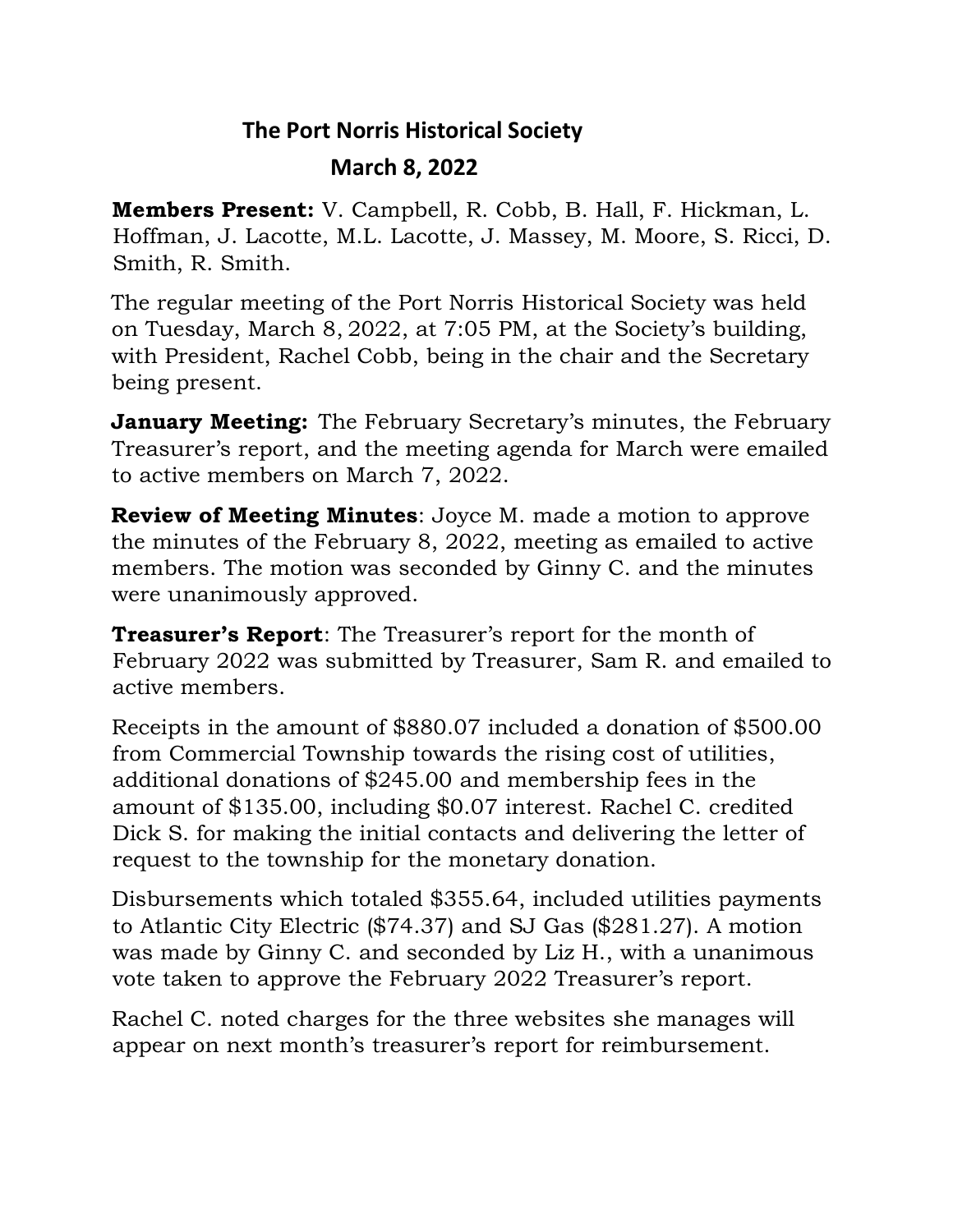**Donations:** A donation of \$100.00 was received in memory of Norman Cobb. During the Seed Swap, a total of \$45.00 was collected in the donation box.

**Speaker Options**: Rachel C. suggested we invite Barney Hollinger, originally scheduled for an earlier meeting, to speak at our May meeting about life in Port Norris. Rachel Dolhancyzk, of Bayshore Center, would be scheduled to present their recently published book on the A.J. Meerwald at the June meeting.

Note of interest: Rachel announced the steeple for the United Methodist Church in Mauricetown will be tentatively delivered on March 12, 2022, and installed on March 14, 2022, weather permitting. A large fundraising campaign has been ongoing to replace the old steeple which was 150 years old and unrepairable.

## **COMMITTEE REPORTS**:

**Membership:** Ginny reported we have (55) members (40 paid members plus 15 honorary members).

**Correspondence**: In Gloria's absence due to illness, Rachel C. reported Gloria has been able to continue with correspondence.

**Collections:** In Pat Smith's absence**,** Rachel C. reported she and Pat S. met and went over the new collections we have received. Dick S. brought the 1945 oyster ground lease of Herman Berry, Sr. donated by Faye Hickman, his daughter. Ervin Hickman donated his father's 1915 French textbook from Port Norris High School. Rachel C. donated her father's boy scouts spats.

**Furniture:** Rachel C. purchased and donated a china cupboard and a two piece cabinet for displaying our holdings and sale items.

**Welcome**: Faye H. and Pat plan to go out next week to visit new families. Please notify Pat or Faye if members know of any new family/individual that has moved into town.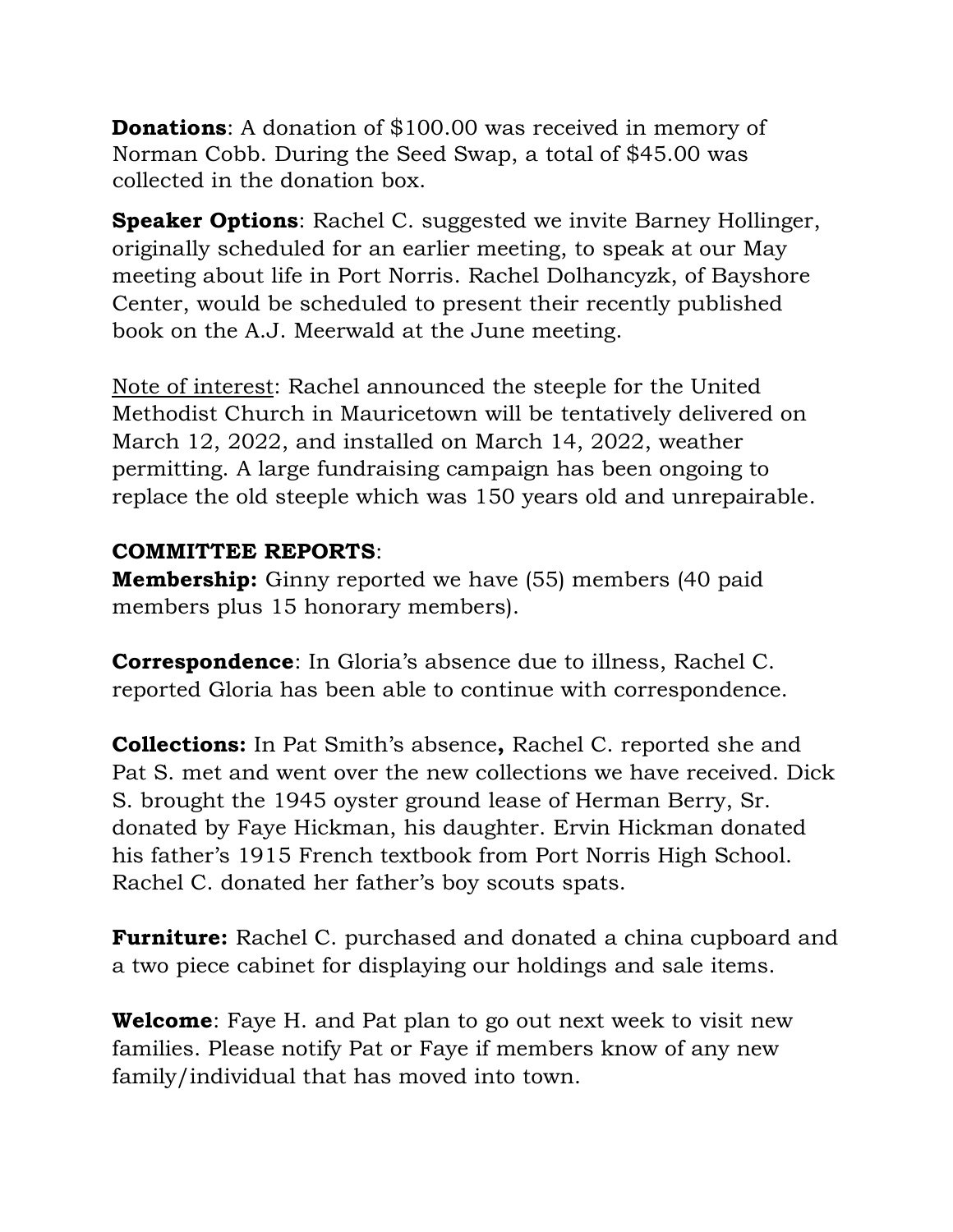**Building**: Dick is checking on heat and water on frigid days, in addition to removing the iron residue in the bathroom fixtures. Plowman's quoted a price of \$855.00 per window for the installation of (4) new replacement windows in the upstairs library and storage room. This price includes a charge of \$75.00 per window for removal and disposal of lead paint. At this point three of the four windows have been donated. Rachel suggested we do a fundraising campaign for donations of the additional ten (10) windows upstairs. She has a promotion letter which will be available at the Legend's event as well as on the historical society website. Based on the increased cost of \$300.00 per window since the downstairs windows were replaced, we would have two families donate one window. There will be a plaque recognizing the families' donations. The donors will receive a document for tax purposes. The four windows will be purchased with donated funds, not using any historical society accounts. A motion was made by Ginny C. and seconded by Mariea M. to order four replacement windows from Plowman's once a monetary commitment has been received for the fourth window. Motion was approved by all present.

**Rachel's Soap Box:** Rachel thanked everyone for continuing to keep our organization active and moving forward. She noted the need for assistance in creating material for future issues of the society's newsletters. The stories and memories of the people who have lived in the community should be recorded and shared with others. Members will be asked to contribute a story or document a connection to Port Norris. Ginny C. thanked Rachel C. for all the work she has done to publish the past newsletters.

**Legends Awards**: Mary Linda L. stated she had received a request from Tam Williams, Charles Amos Camper (Mules's) daughter, to roll over her father's legend until next year due to a death in the family. Their entire family would travel from various states three times within three months for family functions, imposing hardships for some. Members agreed to acknowledge the request and allow the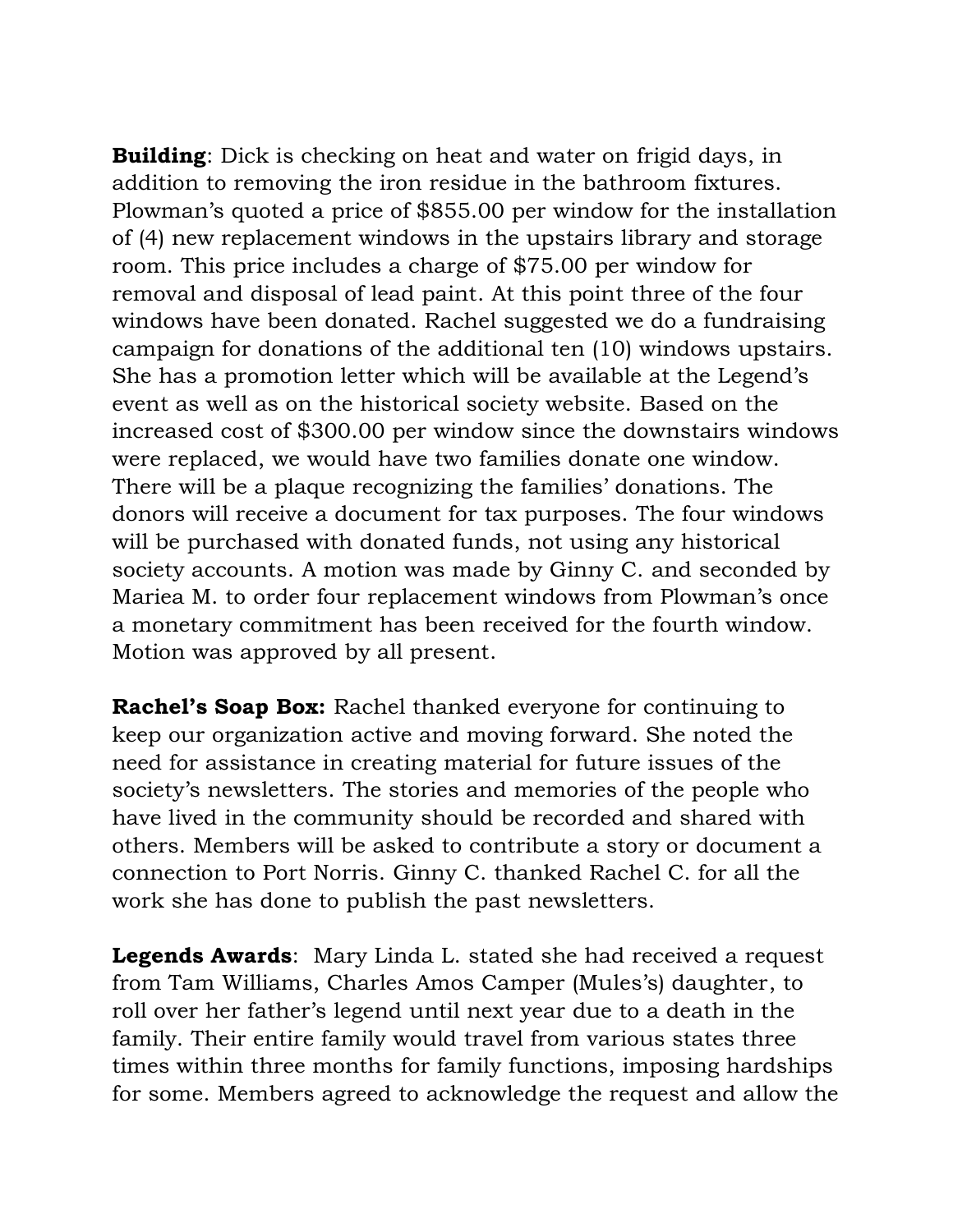roll over until 2023. Eighty-nine (89) invitations were mailed on March 5, 2022, to Legends guests and friends of the historical society. Active members received their invitations at the March meeting. Rachel posted a copy of the invitation on the website. The Legends committee met with Julie Scott at the Motorsports Park to discuss details, logistics, acoustics, etc. We will have use of the entire room this year, with only six (6) people seated at each table. Sam R. mailed a check in the amount of \$500.00 for a deposit based on seventy-five (75) people. The NJ state tax exempt ST-4 form was filed with the Motorsports Park for the current event.

Roseann S. and Mariea M. have volunteered to keep records of all RSVPs received. Ginny C. will chair the auction this year. Rachel and Ginny presented a new auction idea, with guests buying tickets to purchase our own sale items. A free ticket for the grand prize basket will be given to those guests purchasing tickets for the sale items. Price of tickets will be determined later. To keep the monetary impact at a minimum for our active members, it was suggested members contact local businesses to obtain gift cards, donations etc., for the basket. Members may donate items as well for our large basket drawing and bring all donations to the April meeting, allowing for time to organize items and create the basket.

Dick informed the members that Gail Penven had received another \$250.00 grant from Thrivent for purchases of needed items from local businesses. He will be in contact with Gail to arrange a date to shop. Ginny inventoried all sale items which are currently available. Rachel researched and discussed the cost of ordering mugs, hats, pens, coffee, tote, and insulated bags. Based on the increase cost of coffee, a decision was made not to purchase any coffee for resale at this time. Discussion followed, and a meeting of the committee will be held to determine the selection and number of items to be ordered for the Legends Awards and for future events.

## **Other Comments and concerns:**